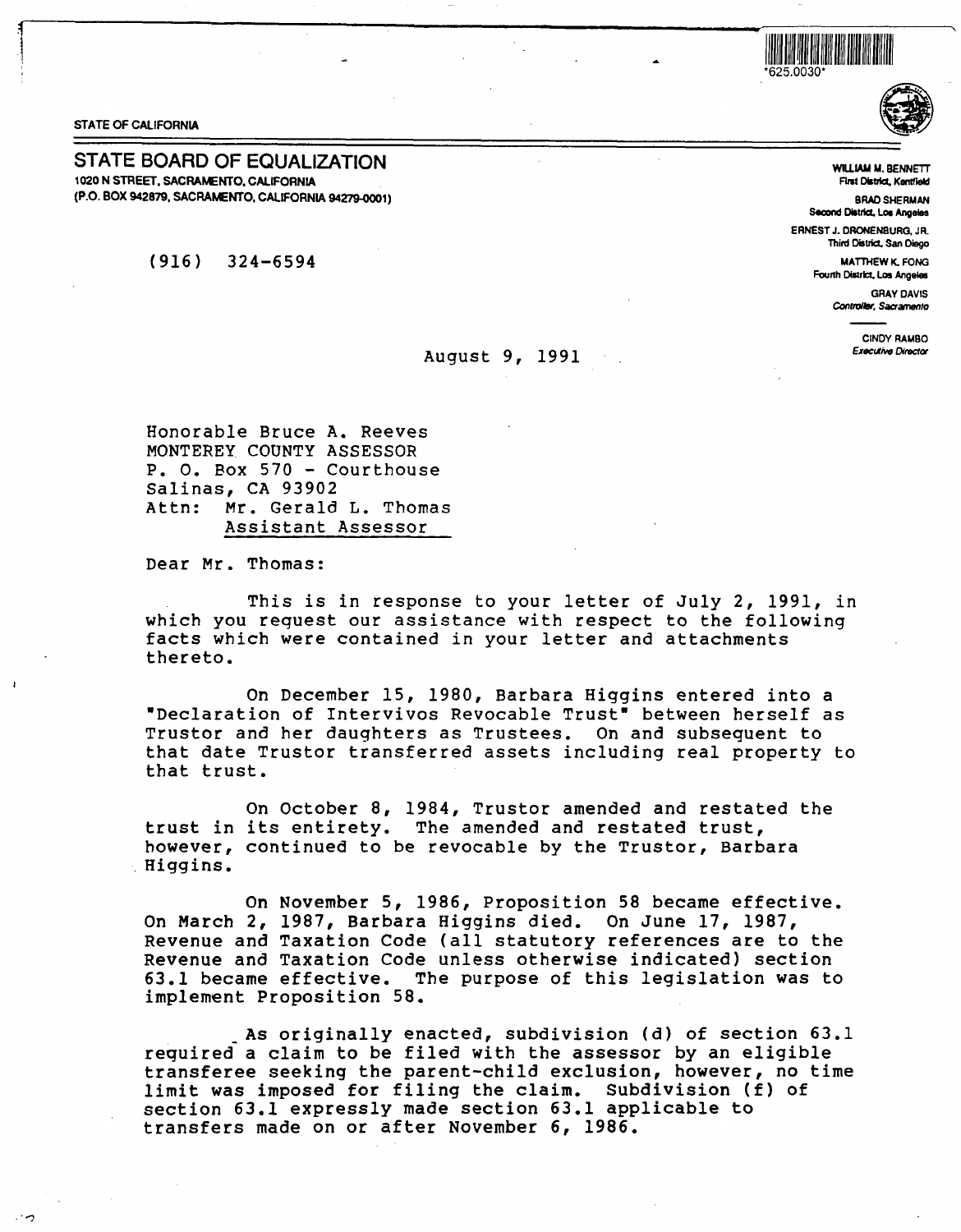Effective January 1, 1989, section 63.1 was amended to require the claim for exclusion to be filed within three years after the transfer of the real property for which the claim is filed.

The subject real property was conveyed by the Trustees to Fritzi Higgins, one of decedent's two daughters pursuant to the terms of the trust by deed dated April 3, 1990 and recorded April 9, 1990.

Based on the foregoing, you concluded that the parent-child exclusion was not available and appraised the property because of the failure to file a claim within the three year period.

On June 24, 1991, Fritzi Higgins submitted a Claim for Reassessment Exclusion for Transfer Between Parent and Child and a letter from her attorney setting forth why she believes her claim is timely.

First, taxpayer contends that to be constitutional, the amendment to section 63.1 establishing the three year time limit must be applied prospectively only to transfers occurring after January 1, 1989 rather than retroactively as provided in section 63.1(f). Under taxpayer's argument, transfers occurring prior to January 1, 1989, would not be subject to the three year claim filing limit.

Article 3 section 3.5 of the California Constitution provides in relevant part that:

> An administrative agency, including an administrative agency created by the Constitution or an initiative statute has no power:

(a) To declare a statute unenforceable, or refuse to enforce a statute, on the basis of it being unconstitutional unless an appellate court has made a determination that such statute is unconstitutional;

(b) To declare a statute unconstitutional;

 $(c)$ 

-The California Attorney General has opined that the foregoing provision applies to a county board of equalization whether it is the county board of supervisors acting as a local<br>board of equalization or an assessment appeals board. (64 Ops. board of equalization or an assessment appeals board. Cal. Atty. Gen. 690.)

 $-2-$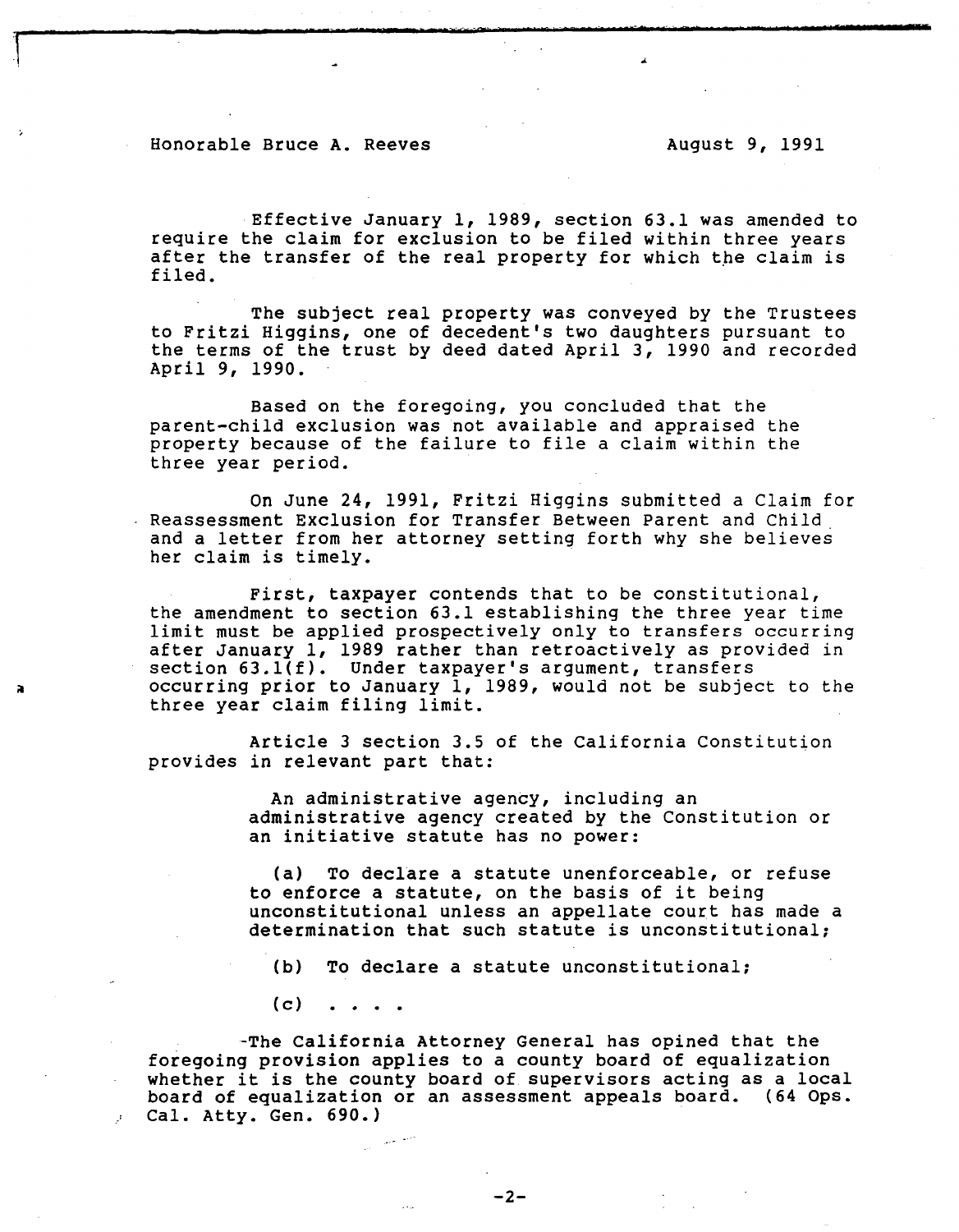We have taken the position that such provisions also apply to the State Board of Equalization.

 $\gamma$ 

Thus, even if the retroactive application of the amendment to section 63.1 requiring a claim for exclusion to be filed within three years of the transfer is unconstitutional, neither the State Board nor the county boards of equalization have any power to declare such retroactive application of the provision unconstitutional or to refuse to so apply such provision on constitutional grounds unless an appellate court has determined that retroactive application of such provision is unconstitutional. As yet, no appellate court has made that determination.

Further, under the reasoning of the aforementioned Attorney General's opinion, a county assessor may also be "an administrative agency• for purposes of Article 3 section 3.5. In any event, a county assessor would be precluded from refusing to apply the three year limitation retroactively on constitutional grounds by section 538 which instead requires an assessor to bring an action for declaratory relief.

Taxpayer's additional and alternative argument is that the transfer date for purposes of section 63.1 is April 9, 1990, the date of the recordation of the deed conveying title to the property to Fritzi Higgins rather than the date of death of Barbara Higgins.

Since a transfer which qualifies as a change in ownership under section 60 would also constitute a transfer for purposes of section  $63.1$  (see section  $60$  and  $63.1(c)(7)$ ), Property Tax Rule 462(n) entitled "Date of Change in Ownership" would be applicable in determining the date of transfer under section 63.1 in our view. That rule provides that with respect to revocable trusts, the date of the change in ownership is the date the trust becomes irrevocable (Rule  $462(n)(4)(A)$ . See date the trust becomes irrevocable (Rule  $462(n)(4)(A)$ . also section 61(g). Clearly, the trust in question became<br>irrevocable at the date of death of Barbara Higgins. See also irrevocable at the date of death of Barbara Higgins. paragraph 2.04 of the trust. Thus, for purposes of section 63.1, the transfer between Barbara Higgins and Fritzi Higgins occurred on the date of death of Barbara Higgins. The time for filing a claim under section 63.1, therefore, expired March 2, 1990~

Taxpayer further argues that the effect of this interpretation is to deny the exclusion to the claimant because she was precluded from filing a claim until the property was transferred to her which is an unconstitutional interpretation. With respect to taxpayer's constitutional argument, our comments in response to taxpayer's first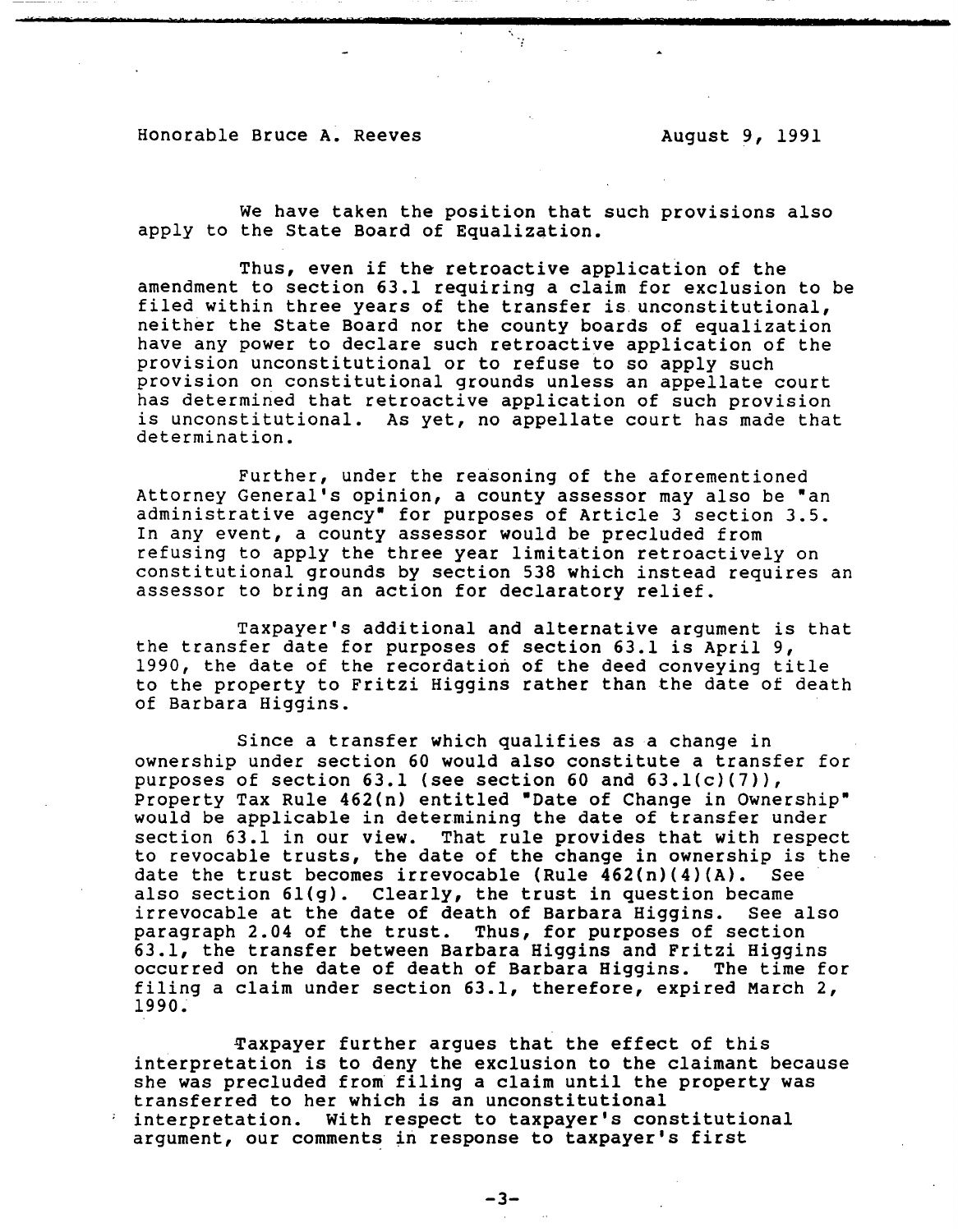constitutional argument are equally applicable here.

we disagree, however, that the constitutional issue asserted by taxpayer even arises because taxpayer was not precluded from filing a claim until the property was transferred to her by deed recorded April 9, 1990. two parcels of real property in the trust of which one was the decedent's principal residence. The trust provided that the trust estate was to be divided equally between the two daughters and that such division could be made in kind including undivided interests, or partly in kind and partly in money in the Trustee's discretion (Paragraph 6.10).

Although it is true that no claim requirement existed as of the date of the decedent's death and that the three year claim requirement did not become effective until January 1, 1989, decedent's daughters still had 14 months after that date in which to decide how the property was going to be distributed so that claims could be timely filed. This, of course, was in addition to the 22 previous months since decedent's death<br>during which that decision could also have been made. This is during which that decision could also have been made. more than ample time for two people who are to share equally in the trust estate to decide how to distribute two parcels of real property between themselves. Moreover, determining whether the property would have to be sold to pay taxes would not preclude the daughters from filing claims until distribution was made. There was a transfer of present beneficial interest to the daughters at the time of the decedent's death for purposes of section 63.1 for which a claim had to be filed in order for the exclusion to apply. A later sale of the property by the trust would not alter that requirement notwithstanding the fact that the sold property never would have been distributed to either daughter. Therefore, actual transfer of title was not necessary in order to file a claim. Further, under a recent amendment to subdivision (d), the claim would have to be filed prior to a transfer to a third party, e.g., a sale by the trust, if such transfer occurred less than three years after the parent-child<br>transfer. (Stats. 1990, Ch. 1494.) Thus, not only are (Stats. 1990, Ch. 1494.) Thus, not only are eligible transferees not precluded from filing claims prior to distribution, but subdivision (d) contemplates that to be timely, claims must be filed prior to distribution under certain circumstances.

Based on all of the foregoing, we agree with your conclusion that because of the failure to file a timely claim, the parent-child exclusion is not applicable.

Our intention is'to provide timely, courteous and